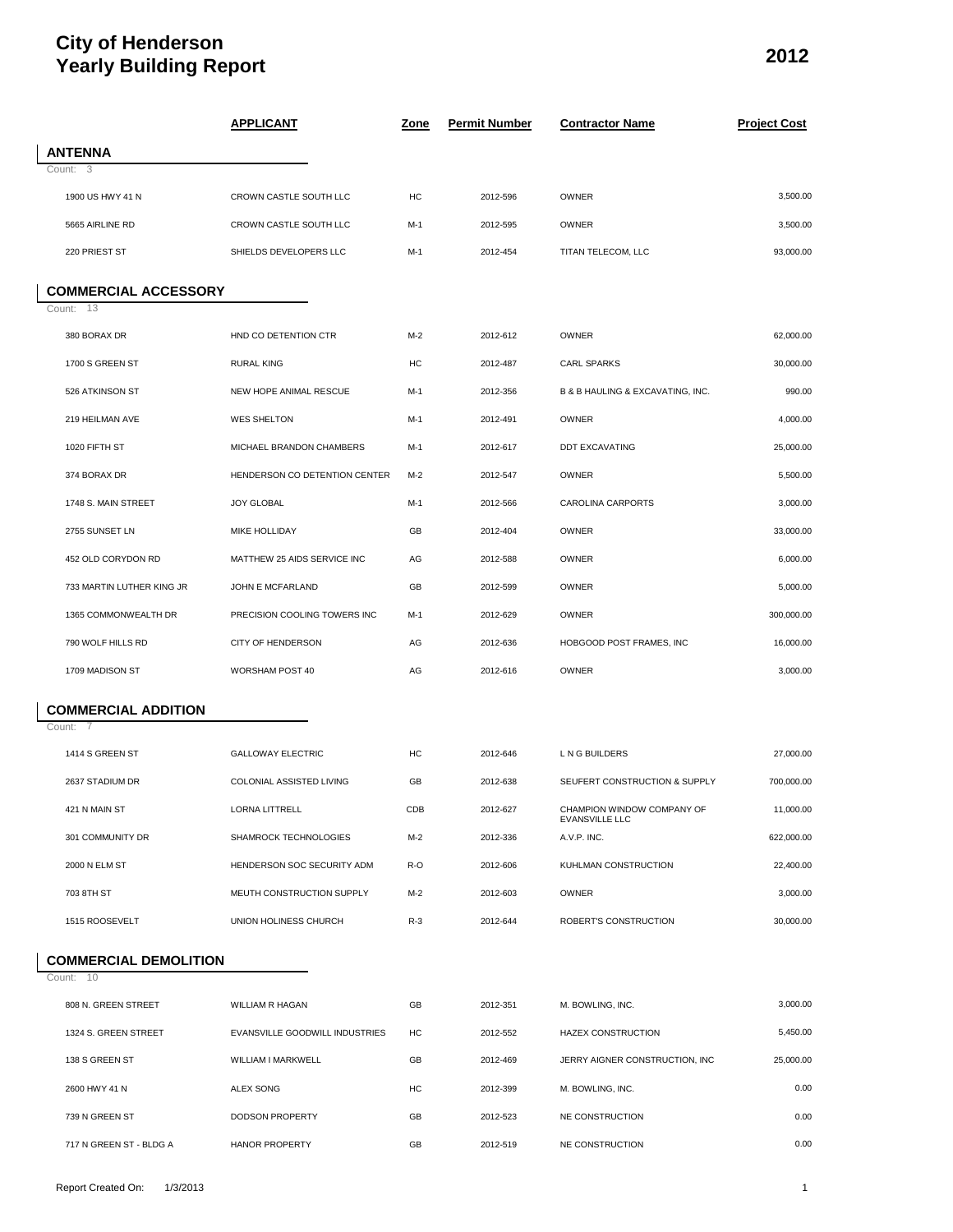|                                        | <b>APPLICANT</b>                     | <u>Zone</u> | <b>Permit Number</b> | <b>Contractor Name</b>          | <b>Project Cost</b> |
|----------------------------------------|--------------------------------------|-------------|----------------------|---------------------------------|---------------------|
| 531 US 41A                             | <b>VECTREN ENERGY</b>                | AG          | 2012-645             | VIEIRA BROTHERS EXCAVATING      | 10,000.00           |
| 369 COMMUNITY DRIVE                    | GIBBS DIE CASTING                    | $M-2$       | 2012-658             | HAZEX CONSTRUCTION              | 35,000.00           |
| 717 N GREEN ST - BLDG B                | HANOR PROPERTY (CUSTOM COLLISION) GB |             | 2012-521             | NE CONSTRUCTION                 | 0.00                |
| 721 N GREEN ST                         | MAJORS PROPERTY (CAR WASH)           | GB          | 2012-522             | NE CONSTRUCTION                 | 0.00                |
| <b>COMMERCIAL NEW</b>                  |                                      |             |                      |                                 |                     |
| Count: 6                               |                                      |             |                      |                                 |                     |
| 138 S GREEN ST                         | WILLIAM I MARKWELL                   | GB          | 2012-495             | NEW TECH CONSTRUCTION, INC      | 400,000.00          |
| 16 S WATER ST                          | HENDERSON CO FISCAL CT               | RF-2        | 2012-649             | <b>OWNER</b>                    | 75,000.00           |
| 721 N GREEN ST                         | CASEY'S MARKET COMPANY               | GB          | 2012-528             | NE CONSTRUCTION                 | 1,250,000.00        |
| 335 HWY 41 S                           | DOLLAR GENERAL MARKET                | HC          | 2012-527             | SUSAN COX DEVELOPMENT LLC       | 1,075,000.00        |
| 398 SAM BALL WAY                       | TRI-COUNTY RECYCLING CENTER          |             | 2012-647             | Q & S CONTRACTING INC           | 842,500.00          |
| 2323 S GREEN ST                        | SERVICE TOOL & DIE                   | $M-2$       | 2012-586             | SHEFFER CONSTRUCTION & DEV LLC  | 123,000.00          |
| <b>COMMERCIAL REMODEL</b><br>Count: 17 |                                      |             |                      |                                 |                     |
| 1773 S GREEN                           | COUNTRY CUPBOARD #6                  | HC          | 2012-651             | L N G BUILDERS                  | 19,600.00           |
| 800 MARYWOOD DR                        | NEXSTAR BROADCASTING GROUP           | GB          | 2012-372             | HAPPE & SONS CONSTRUCTION, INC  | 17,000.00           |
| 2000 N ELM ST                          | DR. JOHN LOGAN                       | R-O         | 2012-401             | DANCO                           | 88,000.00           |
| 700 C BARRET BLVD                      | DR. BRAD FULKERSON                   | R-O         | 2012-572             | HUGH STONE & SONS CONSTRUCTIONS | 15,000.00           |
| 2746 HWY 41 N                          | HENDERSON CHEVROLET                  | HC          | 2012-609             | <b>ALLIANCE CORP</b>            | 550,000.00          |
| 221 SECOND ST                          | DR. TOM LOGAN                        | CBD         | 2012-576             | KUHLMAN CONSTRUCTION            | 121,000.00          |
| 122 S GREEN                            | MCDONALDS USA LLC                    | GB          | 2012-525             | LEND LEASE CONSTRUCTION INC     | 390,000.00          |
| 941 N GREEN ST                         | KEMPER CPA GROUP                     | GB          | 2012-615             | ROYSTER CONSTRUCTION LLC        | 40,000.00           |
| 2222 HWY 41 N                          | MICHAEL J QUI                        | HC          | 2012-421             | <b>OWNER</b>                    | 100,000.00          |
| 1305 N ELM ST                          | METHODIST HOSPITAL                   | R-O         | 2012-408             | <b>OWNER</b>                    | 398,000.00          |
| 626 5TH ST                             | CHURCH OF GOD OF PROPHECY            | $R-3$       | 2012-661             | R L SMITH CO                    | 50,000.00           |
| 2490 HWY 41 N SUITEC                   | AUDUBON VILLAGE, LLC                 | HC          | 2012-385             | DEW SOUTH CONSTRUCTION, INC.    | 27,000.00           |
| 1628 SECOND ST                         | H & R BLOCK                          | GB          | 2012-548             | CIC CO                          | 4,000.00            |
| 2480 HWY 41 N SUITE B                  | RULER FOODS (KROGER)                 | HC          | 2012-446             | KEEN CO, INC                    | 780,000.00          |
| 145 N MAIN ST 5TH FLOOR                | NORTHWEST KY FORWARD                 | CBD         | 2012-455             | <b>OWNER</b>                    | 30,000.00           |
| 452 OLD CORYDON RD                     | MATTHEW 25                           | GB          | 2012-655             | <b>MARK SELLARS</b>             | 6,000.00            |
| 703 EIGHTH ST                          | MEUTH CONCRETE SERVICES              | $M-2$       | 2012-656             | OWNER                           | 38,000.00           |
| <b>DUPLEX NEW</b><br>Count: 8          |                                      |             |                      |                                 |                     |
| 417 S ALVASIA ST                       | HOUSING AUTHORITY OF HENDERSON       | GB          | 2012-423             | LANHAM BROTHER GEN CONT         | 333,000.00          |
| 1628 STERLING CREEK DR                 | <b>JOE MATTINGLY</b>                 | $R-2$       | 2012-549             | JOE MATTINGLY BUILDERS          | 99,000.00           |
| 623 THIRD ST A & B                     | SHAUN CASSIDY                        | $R-3$       | 2012-342             | <b>OWNER</b>                    | 90,000.00           |
| 626 WATSON LANE                        | COTTONWOOD COVE                      | $R-2$       | 2012-635             | JOE MATTINGLY BUILDERS          | 189,000.00          |
|                                        |                                      |             |                      |                                 |                     |
| 623 THIRD ST E & F                     | <b>SHAUN CASSIDY</b>                 | $R-3$       | 2012-349             | OWNER                           | 90,000.00           |
| 623 THIRD ST C & D                     | SHAUN CASSIDY                        | $R-3$       | 2012-347             | <b>OWNER</b>                    | 90,000.00           |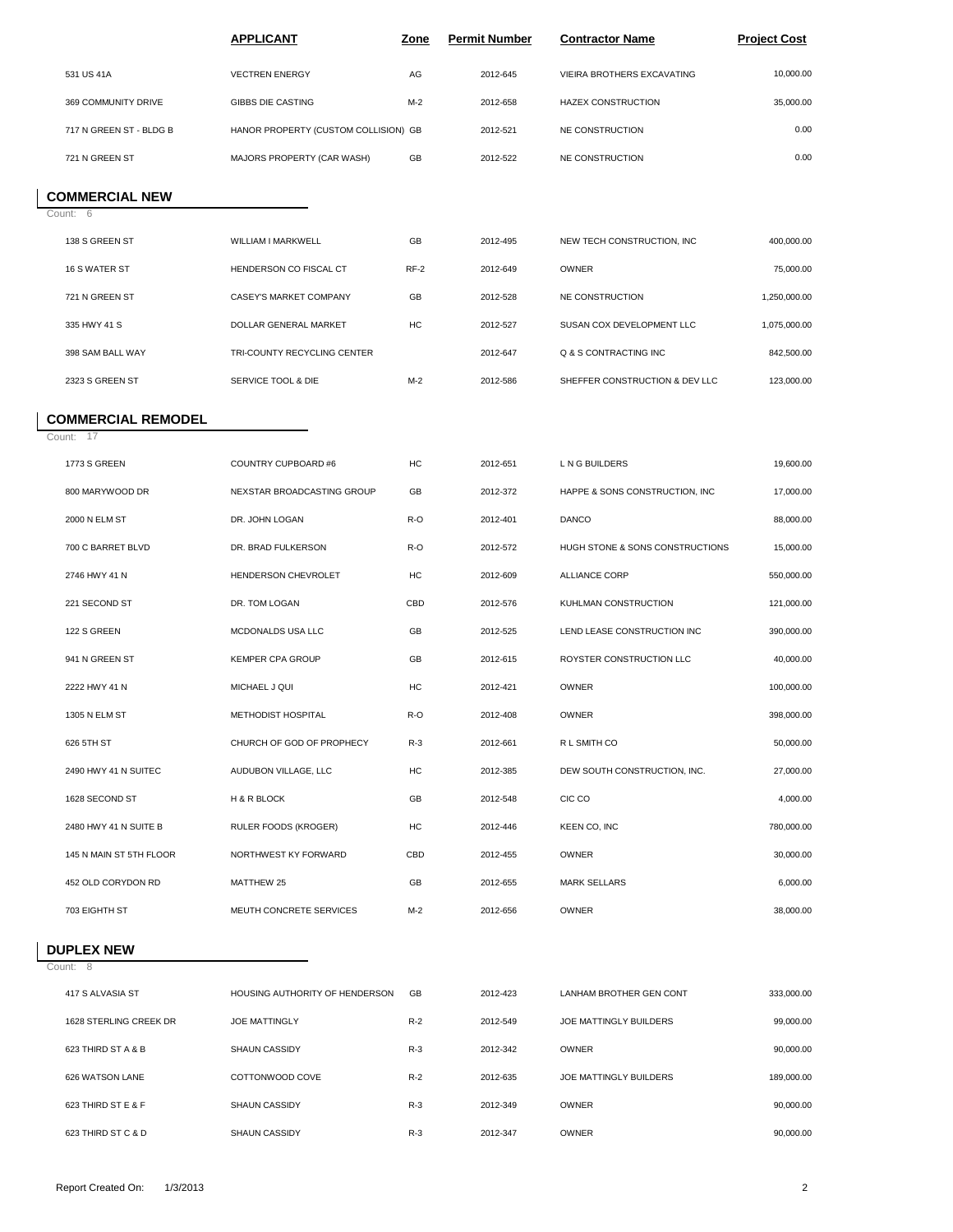|                                          | <b>APPLICANT</b>               | <u>Zone</u> | <b>Permit Number</b> | <b>Contractor Name</b>    | <b>Project Cost</b> |
|------------------------------------------|--------------------------------|-------------|----------------------|---------------------------|---------------------|
| 1629 STERLING CREEK                      | <b>JOE MATTINGLY</b>           | $R-2$       | 2012-335             | JOE MATTINGLY BUILDERS    | 99,000.00           |
| 421 S ALVASIA ST                         | HOUSING AUTHORITY OF HENDERSON | GB          | 2012-424             | LANHAM BROTHER GEN CONT   | 333,000.00          |
| <b>MANUFACTURED HOME ACCESSORY</b>       |                                |             |                      |                           |                     |
| Count: 7<br>2310 ADAMS LN LOT 14         | <b>VICKI KURTZ</b>             | R-MH        | 2012-504             | <b>OWNER</b>              | 300.00              |
| 1747 N GREEN ST                          | PAULA BLUE                     | $R-2$       | 2012-619             | <b>OWNER</b>              | 0.00                |
| 2820 SUNSET LANE                         | CHARLES W NASBITT SR           | R-MH        | 2012-492             | <b>ANDREW KEMP</b>        | 1,300.00            |
| 725 CALDWELL DR                          | DONNA BAIZE                    | R-MH        | 2012-341             | <b>OWNER</b>              | 400.00              |
| 710 CALDWELL DR                          | <b>STACY STEWART</b>           | R-MH        | 2012-587             | OWNER                     | 2,000.00            |
| 510 WATSON LN, LOT 5                     | WILBUR L. GREENE               | $R-4$       | 2012-464             | OWNER                     | 2,500.00            |
| 638 TAYLOR DR                            | <b>BARBARA WILSON</b>          | R-MH        | 2012-579             | OWNER                     | 1,200.00            |
| <b>MANUFACTURED HOME DEMOLITION</b>      |                                |             |                      |                           |                     |
| Count: 4                                 |                                |             |                      |                           |                     |
| 634 E HARDING                            | <b>HENRIETTA UNSER</b>         | R-MH        | 2012-395             | OWNER                     | 0.00                |
| 339 N ADAMS ST                           | JOSEPH ROBERTS                 | $R-3$       | 2012-559             | DONALD ABBOTT             | 1,000.00            |
| 1417 LOEB ST                             | STEVE COTTER                   | $R-3$       | 2012-362             | OWNER                     | 0.00                |
| 1415 LOEB STREET                         | STEVE COTTER                   | $R-3$       | 2012-361             | OWNER                     | 0.00                |
| <b>MANUFACTURED HOME NEW</b><br>Count: 9 |                                |             |                      |                           |                     |
| 1020 STEWART AVE                         | <b>STEVEN HORTON</b>           | $R-3$       | 2012-665             | SUNSET TERRACE HOMES      | 52,400.00           |
| 2820 SUNSET LANE LOT 14                  | SUNSET TERRACE HOMES INC       | $R-2$       | 2012-439             | <b>OWNER</b>              | 39,000.00           |
| 13 E GRANT ST                            | <b>LYNN DODGE</b>              | R-MH        | 2012-353             | SUNSET TERRACE HOMES      | 22,000.00           |
| 1117 WEDGEWOOD DR.                       | MICHELLE DUNCAN                | R-MH        | 2012-477             | SUNSET TERRACE HOMES      | 39,000.00           |
| 1114 ATKINSON ST                         | CAROL HAVENSTINE               | R-MH        | 2012-419             | ALL STATE TRANSPORTERS    | 2,400.00            |
| 16 KENNEDY CIRCLE                        | <b>CHRISTOPHER FLOYD</b>       | R-MH        | 2012-546             | SUNSET TERRACE HOMES      | 51,000.00           |
| 12 WEST GRANT                            | <b>BOB VANZANT</b>             | R-MH        | 2012-501             | OWNER                     | 25,000.00           |
| 16 W GRANT                               | THOMAS & KAY MONROE            | R-MH        | 2012-583             | <b>GARY HARDESTY</b>      | 8,000.00            |
| 510 WATSON LANE                          | WILBUR L GREENE                | $R-4$       | 2012-453             | TROUTMANS MOBLEHOME SALES | 48,000.00           |
| <b>MULTI FAMILY ACCESSORY</b>            |                                |             |                      |                           |                     |
| Count: 1<br>919 KINGSWAY CT              | <b>JOHN CROOKS</b>             | $R-2$       | 2012-597             | OWNER                     | 800.00              |
| <b>MULTI FAMILY DEMOLITION</b>           |                                |             |                      |                           |                     |
| Count: 2                                 |                                |             |                      |                           |                     |
| 434 NINTH ST                             | DENNIS W & PATRICIA MAJORS     | $R-3$       | 2012-618             | <b>OWNER</b>              | 0.00                |
| 509 FIRST ST                             | <b>IBT CHURCH</b>              | $R-3$       | 2012-613             | A.V.P. INC.               | 6,000.00            |
| <b>MULTI FAMILY NEW</b><br>Count: 7      |                                |             |                      |                           |                     |
| 501 HARDING AVE APT 805-808              | III C OF KY, LLC               | HC          | 2012-533             | ROBERT CORNBLEET LLC      | 250,000.00          |
| 501 HARDING AVE APT 817-820              | III C OF KY, LLC               | HC          | 2012-534             | ROBERT CORNBLEET LLC      | 250,000.00          |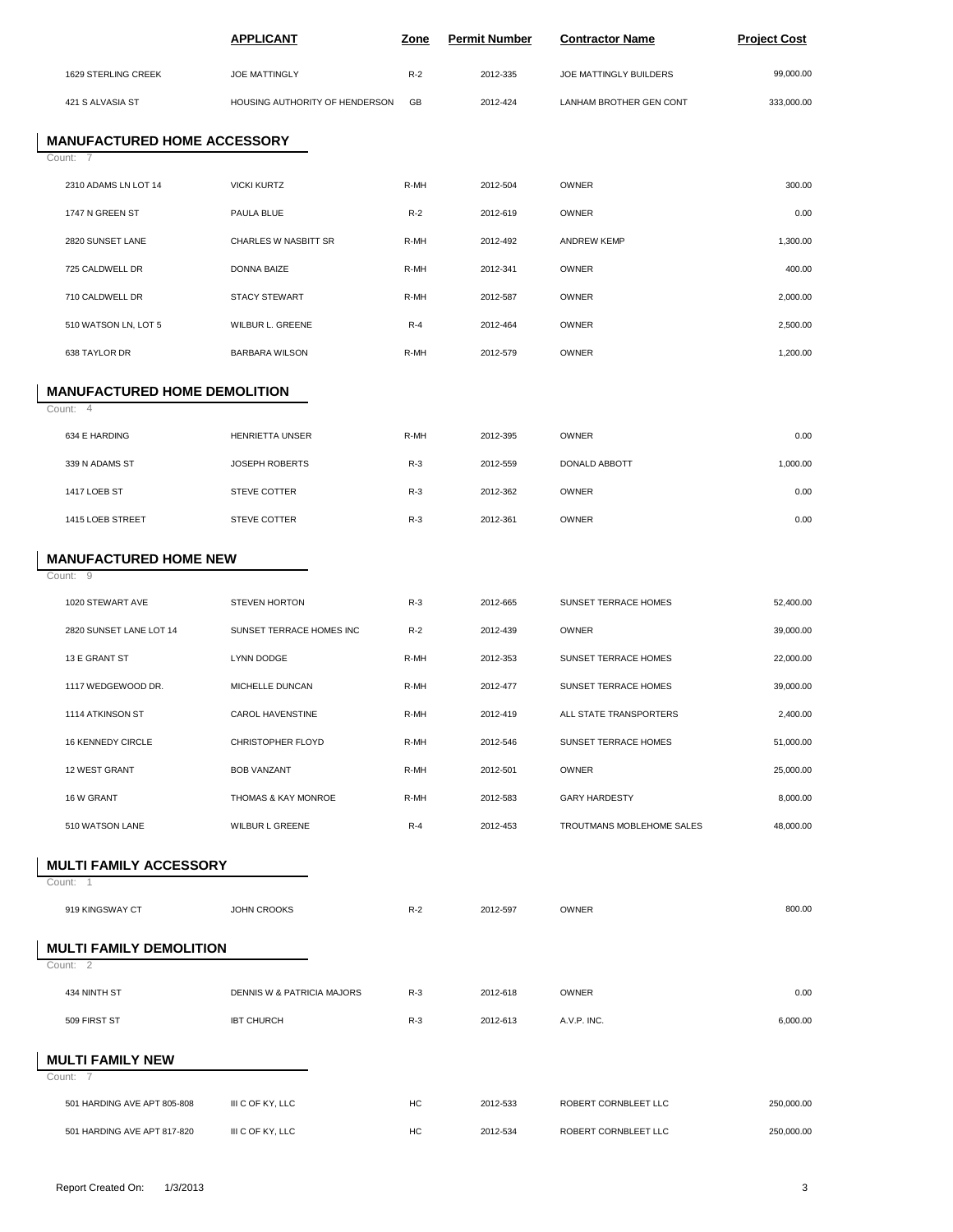|                             | <b>APPLICANT</b>  | <b>Zone</b> | <b>Permit Number</b> | <b>Contractor Name</b>       | <b>Project Cost</b> |  |
|-----------------------------|-------------------|-------------|----------------------|------------------------------|---------------------|--|
| 48 SPRING GARDEN RD         | <b>KIP PRIEST</b> | $R-2$       | 2012-403             | HMS HOME MAINTENANCE SERVICE | 250,000,00          |  |
| 1754 S MAIN ST BLDG #1 A-F  | SHAUN CASSIDY     | $R-4$       | 2012-622             | SHAUN CASSIDY CONSTRUCTION   | 259.000.00          |  |
| 1754 S MAIN ST BLDG #2 G-L  | SHAUN CASSIDY     | $R-4$       | 2012-623             | SHAUN CASSIDY CONSTRUCTION   | 259,000.00          |  |
| 501 HARDING AVE APT 821-824 | III C OF KY., LLC | HC          | 2012-535             | ROBERT CORNBLEET LLC         | 250,000.00          |  |
| 501 HARDING AVE APT 801-804 | III C OF KY., LLC | HC          | 2012-532             | ROBERT CORNBLEET LLC         | 250,000,00          |  |
|                             |                   |             |                      |                              |                     |  |

## Count: 40 **SIGN NEW**

| 3-C MCKINLEY          | HENDERSON OUTDOOR POWER EQUIP | $M-1$ | 2012-506 | OWNER                          | 300.00    |
|-----------------------|-------------------------------|-------|----------|--------------------------------|-----------|
| 1201 C S. GREEN ST    | JEFFERY & JESSIE HAIRE        | GB    | 2012-602 | OWNER                          | 200.00    |
| 1310 N GREEN ST       | RITA LINVILLE                 | HC    | 2012-378 | OWNER                          | 0.00      |
| 918 N GREEN STREET    | BLUE RIBBON MOTORS            | GB    | 2012-497 | OWNER                          | 0.00      |
| 918 N GREEN ST        | DAN EUTENIER                  | GB    | 2012-511 | <b>BUILDING OCCUPANT</b>       | 0.00      |
| 2222 HWY 41 N         | MICHAEL J QIU                 | HC    | 2012-448 | OWNER                          | 1,300.00  |
| 452 OLD CORYDON RD    | MATTHEW 25                    | AG    | 2012-367 | <b>SIGN CRAFTERS</b>           | 5,800.00  |
| 1356 COMMONWEALTH DR  | HOME OIL & GAS                | $M-1$ | 2012-478 | <b>HUSK SIGNS</b>              | 1,500.00  |
| 606 VINE ST           | <b>SEAL MASTER</b>            | GB    | 2012-472 | <b>SIGNS NOW</b>               | 800.00    |
| 1300 N GREEN ST       | JIM UTLEY                     | HC    | 2012-387 | <b>SIGNS NOW</b>               | 0.00      |
| 1900 US HWY 41 NORTH  | MERCHANTS OUTLET MALL         | HC    | 2012-382 | <b>HUSK SIGNS</b>              | 3,000.00  |
| 2202 US 41 N UNIT B   | <b>TODD FULKERSON</b>         | HC    | 2012-413 | RICHARD PENDERGRAFT            | 0.00      |
| 106 HANCOCK ST        | MICHAEL MARTIN                | $M-1$ | 2012-386 | <b>SIGNS NOW</b>               | 1,720.00  |
| 1850 2ND ST           | MARY ANN GONNELLA             | HC    | 2012-494 | A & B SIGN COMPANY             | 9,500.00  |
| 708 BARRET BLVD       | <b>KURT WILSON</b>            | GB    | 2012-414 | <b>CUSTOM SIGN CREATION</b>    | 3,500.00  |
| 2222 HWY 41 N         | MICHAEL J QIU                 | HC    | 2012-447 | <b>OWNER</b>                   | 200.00    |
| 330 2ND ST            | BRANSON SURVEY, INC           | CBD   | 2012-479 | <b>OWNER</b>                   | 50.00     |
| 1998 BARRET CT, STE C | DR. BRAD FULKERSON            | GB    | 2012-438 | <b>OWNER</b>                   | 0.00      |
| 1040 MARKET ST        | GROWING MINDS PROPERTIES LLC  | HC    | 2012-441 | <b>SIGNS NOW</b>               | 2,000.00  |
| 2490 HWY 41 N SUITE B | <b>RULER FOODS</b>            | HC    | 2012-486 | <b>SIGN CRAFTERS</b>           | 5,000.00  |
| 929 SECOND STREET     | TOWNSEND ASSOCIATES INC       |       | 2012-383 | SIGNS DESIGN                   | 500.00    |
| 460 S GREEN ST        | <b>LIQUOR STORE</b>           | GB    | 2012-554 | <b>HUSK SIGNS</b>              | 500.00    |
| 3-C S MCKINLEY        | HENDERSON OUTDOOR POWER       | M-1   | 2012-569 | <b>OWNER</b>                   | 1,000.00  |
| 419 N GREEN ST        | <b>RHEN WANG</b>              | GB    | 2012-639 | OWNER                          | 400.00    |
| 2000 N ELM ST         | ST. MARY'S                    | R-O   | 2012-451 | CUSTOM SIGN & ENGINEERING, INC | 3,900.00  |
| 138 S GREEN ST        | PAPA MURPHY'S                 | GB    | 2012-571 | <b>HUSK SIGNS</b>              | 800.00    |
| 721 N GREEN ST        | CASEY'S GENERAL STORE         | GB    | 2012-529 | NE CONSTRUCTION                | 30,000.00 |
| 390 COMMUNITY DR      | ROYSTERS PRODUCTION MACHINING | $M-2$ | 2012-488 | <b>SIGN CRAFTERS</b>           | 3,500.00  |
| 2077 HWY 41 N         | MIKE PATEL                    | HC    | 2012-568 | OWNER                          | 1,000.00  |
| 801 N ELM ST          | <b>JAMES C ELLIS</b>          | R-O   | 2012-553 | <b>SIGNS NOW</b>               | 0.00      |
| 2601 US HWY 60 EAST   | CHAPEL HILL UMC               | $R-2$ | 2012-663 | <b>SIGN CRAFTERS</b>           | 3,361.00  |
| 219 HEILMAN AVE       | <b>WES SHELTON</b>            | $M-2$ | 2012-664 | <b>OCCUPANT</b>                | 1,500.00  |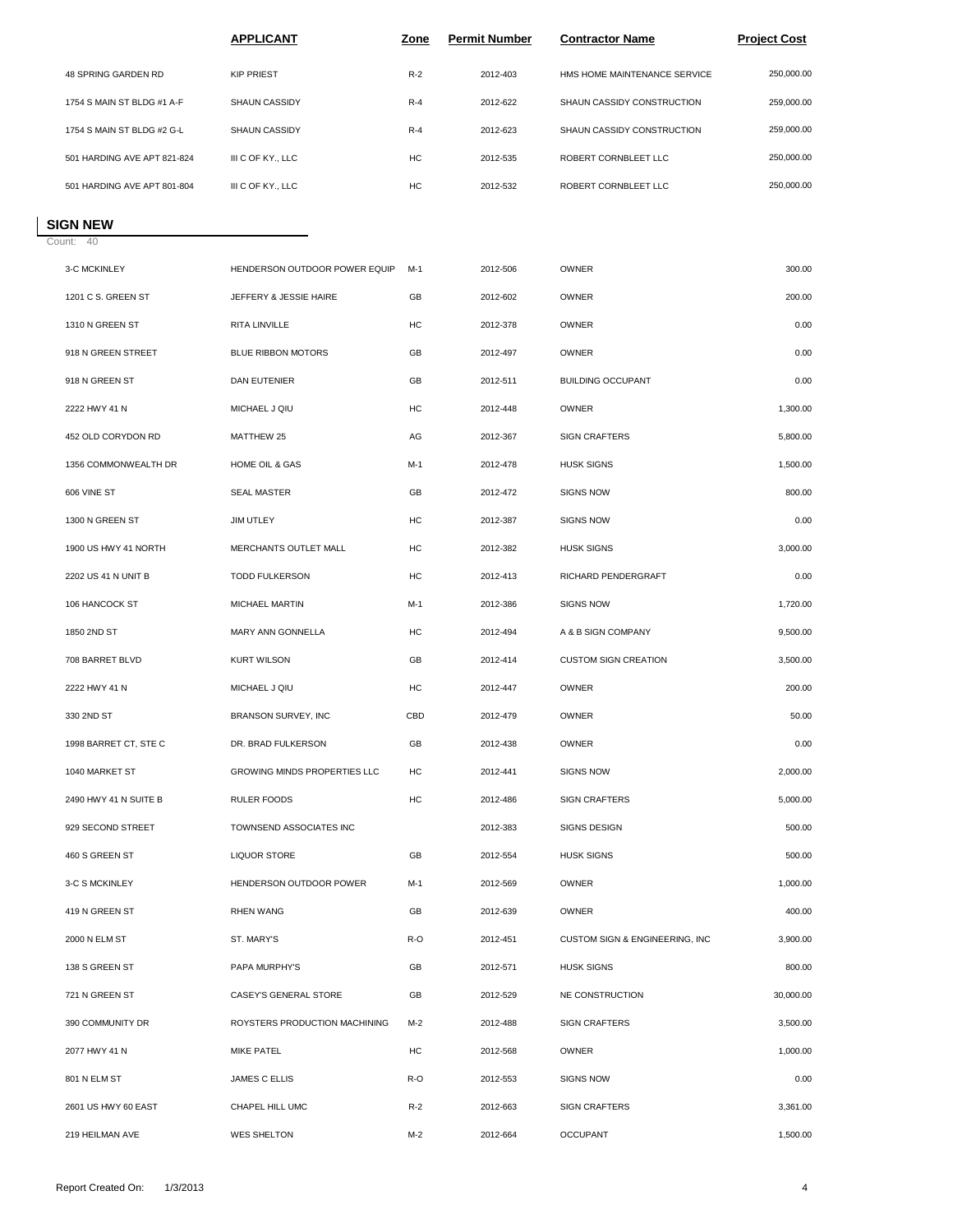|                       | <b>APPLICANT</b>            | <b>Zone</b> | <b>Permit Number</b> | <b>Contractor Name</b>                  | <b>Project Cost</b> |
|-----------------------|-----------------------------|-------------|----------------------|-----------------------------------------|---------------------|
| 1651 S GREEN ST       | KIDS TIME                   | HC          | 2012-654             | <b>RICHARD PENDERGRAFT</b>              | 0.00                |
| 122 S GREEN ST        | MCDONALDS USA LLC           | GB          | 2012-531             | LEND LEASE CONSTRUCTION INC             | 35,000.00           |
| 390 COMMUNITY DR      | ROYSTERS MACHINE SHOP       | $M-2$       | 2012-555             | <b>SIGN CRAFTERS</b>                    | 2,503.00            |
| 2490 HWY 41 N SUITE B | <b>RULER FOODS</b>          | <b>HC</b>   | 2012-485             | <b>SIGN CRAFTERS</b>                    | 2,000.00            |
| 390 COMMUNITY DR      | ROYSTERS MACHINE SHOP       | $M-2$       | 2012-556             | <b>SIGN CRAFTERS</b>                    | 3,749.30            |
| 2053 HWY 41 N         | <b>MCDONALDS</b>            | HC          | 2012-467             | <b>BRITE WAY SIGNS</b>                  | 0.00                |
| 2490 HWY 41 N SUITE C | TRADER BAKERS VENDOR MALL   | HC          | 2012-558             | CUSTOM SIGN & ENGINEERING, INC          | 8,746.00            |
| 335 HWY 41 S          | <b>DOLLAR GENERAL STORE</b> | HC          | 2012-557             | <b>HANKS NEON &amp; PLASTIC SERVICE</b> | 12,000.00           |

### **SIGN REPLACEMENT**

Count: 10

Count: 73

| 2660 S GREEN ST            | HENDERSON COMMUNITY COLLEGE         | $R-2$     | 2012-354 | <b>SIGN CRAFTERS</b>           | 15,000.00 |
|----------------------------|-------------------------------------|-----------|----------|--------------------------------|-----------|
| 229 S GREEN ST             | HOUCHENS FOOD GROUP                 | GB        | 2012-371 | HOUCHENS FOOD GROUP/SAVE A LOT | 8,500.00  |
| 2511 U S HWY 41 NORTH      | DONALD FERGUSON/MARTINA RUPERT      | HC.       | 2012-516 | <b>BUILDING OCCUPANT</b>       | 0.00      |
| 1126 S GREEN ST            | <b>SUREWAY SUPERMARKET</b>          | <b>GB</b> | 2012-355 | <b>U S CONVERSIONS</b>         | 0.00      |
| 801 N ELM ST               | DR JAMES ELLIS                      | $R-O$     | 2012-416 | <b>SIGNS NOW</b>               | 450.00    |
| 2945 US 41 NORTH           | <b>LARRY BENNETT</b>                | HC        | 2012-352 | CUSTOM SIGN & ENGINEERING, INC | 4,000.00  |
| 460 KLUTEY PARK PLAZA      | <b>HENDERSON YMCA</b>               | GB        | 2012-429 | <b>RICHARD PENDERGRAFT</b>     | 5,000.00  |
| 2201 U.S. HIGHWAY 41 NORTH | ROGERS FAMILY GROUP                 | HC        | 2012-667 | ALVEY'S SIGN CO                | 1,534.00  |
| 2751 US HWY 41 NORTH       | SONGBIRD ENTERTAINMENT/LARRY HOGANC |           | 2012-591 | <b>OWNER</b>                   | 0.00      |
| 739 S MAIN STREET          | DARRELL & LORNA LITTRELL            | <b>NB</b> | 2012-415 | <b>SIGNS NOW</b>               | 400.00    |
|                            |                                     |           |          |                                |           |

## **SINGLE FAMILY ACCESSORY**

| 1137 POWELL ST      | <b>JAMES STILTNER</b>             | $R-3$ | 2012-468 | <b>OWNER</b>                   | 0.00      |
|---------------------|-----------------------------------|-------|----------|--------------------------------|-----------|
| 2036 SUTTON DR      | JOSEPH & VICKI LAS                | $R-2$ | 2012-436 | <b>ANDREW KEMP</b>             | 1,200.00  |
| 828 CLAY ST         | SHIRLEY HANCOCK                   | $R-3$ | 2012-543 | CITY OF HENDERSON/WORLD CHANGE | 2,000.00  |
| 500 HERRON AVE      | STEVE & REBECCA NEWMAN            | $R-2$ | 2012-482 | <b>OWNER</b>                   | 800.00    |
| 902 E KNIGHT COURT  | <b>BRAD FLEMING</b>               | $R-2$ | 2012-483 | HUGHES EXCAVATION              | 25,000.00 |
| 900 THIRD ST        | DONALD & SHERRY MCCORMICK         | GB    | 2012-339 | OWNER                          | 8,000.00  |
| 414 WESTFIELD LANE  | <b>TERRY &amp; NANCY TODD</b>     | $R-2$ | 2012-373 | HOBGOOD CONTRACTORS, INC.      | 13,000.00 |
| 1610 LEE DR         | STEWARD CROOKE                    | $R-2$ | 2012-637 | <b>ANDREW KEMP</b>             | 1,200.00  |
| 1248 GLENSHIEL      | <b>BILL BROOKS</b>                | $R-1$ | 2012-634 | MARLIN R. BRILES               | 4,000.00  |
| 221A SHENANDOAH PL  | <b>TODD ABRAMS</b>                | $R-2$ | 2012-384 | TIM DUNCAN TRUCKING            | 2,515.00  |
| 2500 IRISH IVY      | <b>BEVERLY DAVIS</b>              | $R-2$ | 2012-631 | <b>OWNER</b>                   | 1,200.00  |
| 107 S ALVES         | W.D OWENS                         | $R-3$ | 2012-391 | OWNER                          | 1,500.00  |
| 2127 N ELM ST       | RANDY L DUNCAN                    | $R-2$ | 2012-402 | OWNER                          | 15,000.00 |
| 656 CANOE CREEK DR  | MICHEAL & REBEKKA MOORE           | R-PUD | 2012-498 | <b>OWNER</b>                   | 600.00    |
| 438 HEARTHSTONE LN  | DORRIS CUNNINGHAM                 | $R-2$ | 2012-397 | OWNER                          | 2,600.00  |
| 455 CHIMNEY HILL LN | <b>DENNIS DURBIN</b>              | $R-2$ | 2012-338 | TIM DUNCAN TRUCKING            | 1,500.00  |
| 3127 SAND CASTLE DR | <b>GARY &amp; CHARLENE JORDAN</b> | $R-1$ | 2012-562 | OWNER                          | 2,000.00  |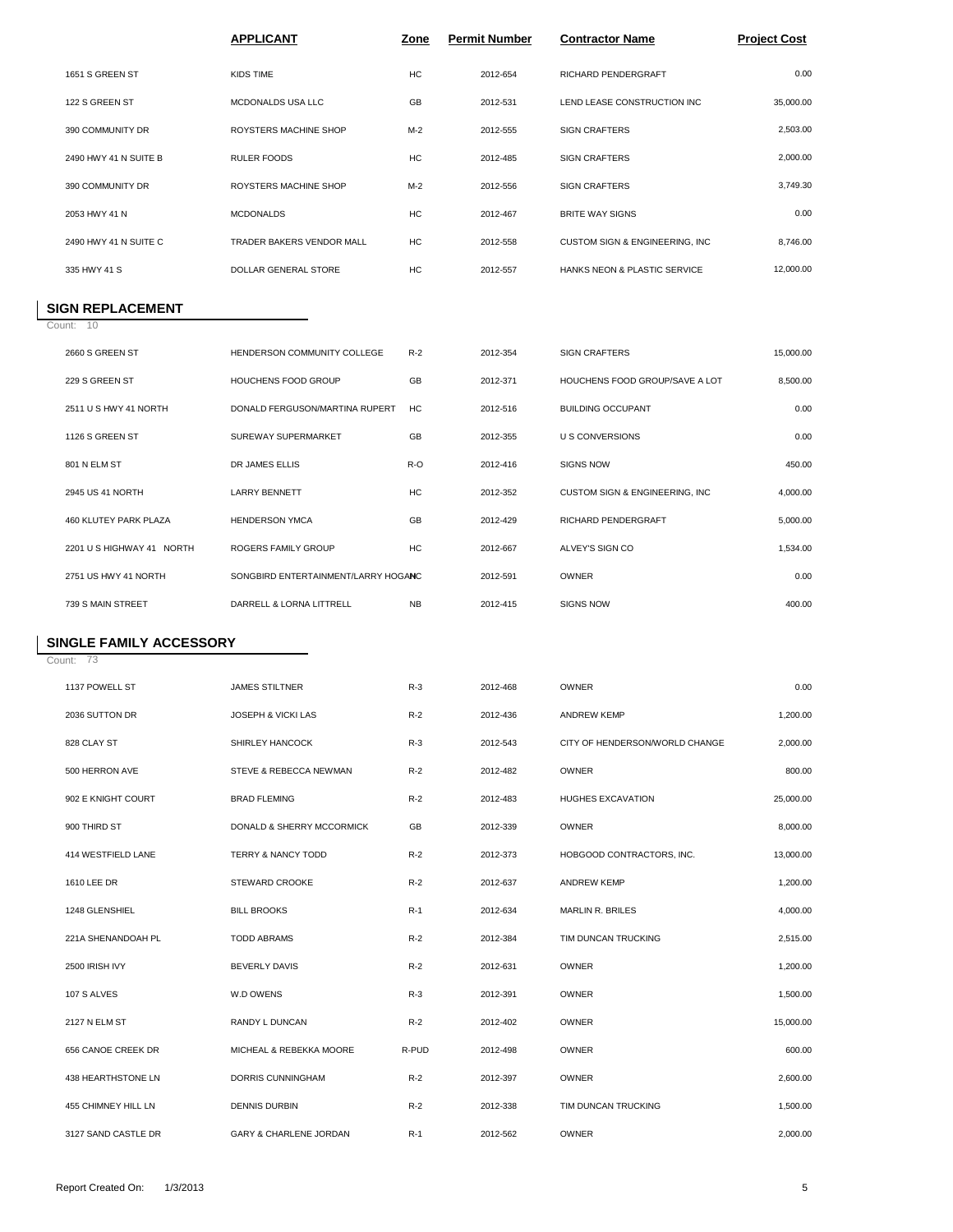|                          | <b>APPLICANT</b>                   | <u>Zone</u> | <b>Permit Number</b> | <b>Contractor Name</b>                       | <b>Project Cost</b> |
|--------------------------|------------------------------------|-------------|----------------------|----------------------------------------------|---------------------|
| 9 CLORE CT               | HUGH & JEANNIE STAPLES             | $R-2$       | 2012-473             | OWNER                                        | 1,000.00            |
| 2417 CHURCHILL CT        | <b>EDDIE GARRETT</b>               | $R-4$       | 2012-466             | <b>ANDREW KEMP</b>                           | 2,000.00            |
| 618 S GREEN ST           | JEFFERY MARLIN                     | $R-2$       | 2012-653             | <b>ANDREW KEMP</b>                           | 5,000.00            |
| 419 CANOE CREEK DR       | <b>JIM BROWN</b>                   | R-PUD       | 2012-405             | OWNER                                        | 1,100.00            |
| 16 HOOVER CT             | PHILLIP & CINDY LARUE              | R-MH        | 2012-541             | CITY OF HENDERSON/WORLD CHANGE               | 2,000.00            |
| 2724 PIPER LN            | LINDA WHITE                        | $R-2$       | 2012-375             | OWNER                                        | 2,500.00            |
| 2152 AUGUSTA             | KEVIN & ERIKA ODOM                 | R-PUD       | 2012-642             | HOME BRANDS INC                              | 2,500.00            |
| 3127 SAND CASTLE DR      | GARY & CHARLENE JORDAN             | $R-1$       | 2012-561             | OUTBACK POOL, SPA & PATIO                    | 30,000.00           |
| 105 N BOB O LINK         | CATHRYN CARDWELL                   | $R-2$       | 2012-643             | CHAMPION WINDOW COMPANY OF<br>EVANSVILLE LLC | 14,000.00           |
| 396 W FOX HOLLOW RUN     | DAVID J. COLLINS                   | R-PUD       | 2012-396             | <b>OWNER</b>                                 | 2,500.00            |
| 535 N INGRAM ST          | <b>REGINA WARE</b>                 | $R-3$       | 2012-542             | CITY OF HENDERSON/WORLD CHANGE               | 1,000.00            |
| 1402 RUSSELL DR          | <b>BRIAN PURCELL</b>               | $R-2$       | 2012-337             | <b>J &amp; M CONSTRUCTION</b>                | 12,000.00           |
| 1524 OAK ST              | CHARLES MCLEAN                     | $R-3$       | 2012-449             | TIM DUNCAN TRUCKING                          | 3,100.00            |
| 322 CENTER ST            | <b>BARBARA CLARK</b>               | $R-2$       | 2012-358             | OWNER                                        | 15,000.00           |
| 526 N MAIN ST            | <b>KENT &amp; JENNIFER PRESTON</b> | $R-2$       | 2012-359             | JOE MATTINGLY BUILDERS                       | 19,900.00           |
| 2833 WILDWOOD CR LN      | <b>CRISS YELTON</b>                | $R-1$       | 2012-577             | OUTBACK POOL, SPA & PATIO                    | 48,000.00           |
| 455 HEARTHSTONE LN       | LEO & CHARLETEAIN WILSON           | $R-2$       | 2012-536             | TIM DUNCAN TRUCKING                          | 4,245.00            |
| 2636 STADIUM DR          | MARY P REID                        | GB          | 2012-621             | ROBERT VOWELS                                | 5,600.00            |
| 350 TARTAN DR            | PETER COHRON                       | $R-1$       | 2012-537             | <b>ANDREW KEMP</b>                           | 1,200.00            |
| 100 N FENCEROW LANE      | SHELLEY MALONEY                    | $R-2$       | 2012-412             | <b>ANDREW KEMP</b>                           | 1,600.00            |
| 913 BEND GATE RD         | <b>BRIAN CHINN</b>                 | $R-2$       | 2012-418             | <b>ANDREW KEMP</b>                           | 0.00                |
| 133 VILLA DR             | FREDIA ALEXANDER                   | $R-2$       | 2012-476             | H & H CONSTRUCTION                           | 12,000.00           |
| 2365 BANNOCKBURN         | <b>BRAD SPATON</b>                 | $R-1$       | 2012-392             | RANDALL WILLIAMS                             | 5,000.00            |
| 944 FIRST ST             | <b>MARVIN SCHRIBER</b>             | $R-3$       | 2012-431             | OWNER                                        | 12,000.00           |
| 2032 WASHINGTON ST       | <b>CINDY ROUSH</b>                 | $R-2$       | 2012-437             | ANDREW KEMP                                  | 1,400.00            |
| 337 OLD ORCHARD LN       | <b>STEVE C WATKINS</b>             | $R-1$       | 2012-357             | ANDREW KEMP                                  | 3,000.00            |
| 1615 ROOSEVELT ST        | RANDY & SHEILA MCDONALD            | $R-3$       | 2012-409             | PARKWAY POOLS INC                            | 3,000.00            |
| 1336 OLD MADISONVILLE RD | JOHN C DODSON                      | $R-2$       | 2012-475             | OWNER                                        | 12,000.00           |
| 2127 N ELM ST            | RANDY DUNCAN                       | $R-2$       | 2012-393             | OUTBACK POOL, SPA & PATIO                    | 30,000.00           |
| 513 POWELL ST            | <b>KRIS DYESS</b>                  | $R-3$       | 2012-474             | OWNER                                        | 300.00              |
| 1333 GLENSHIEL           | STEVEN YOUNG                       | $R-1$       | 2012-503             | F T KELLY & SONS, INC                        | 26,000.00           |
| 525 HWY 41 A             | WILLIAM UTLEY                      | $R-2$       | 2012-459             | OUTBACK POOL, SPA & PATIO                    | 6,000.00            |
| 3064 ELMWOOD DR          | ROBERT & GLENDA SWANNER            | $R-2$       | 2012-539             | CITY OF HENDERSON/WORLD CHANGE               | 1,000.00            |
| 16 WILLOW DR             | PATRICIA MCCORMICK                 | $R-2$       | 2012-526             | OWNER                                        | 400.00              |
| 321 N ADAMS ST           | MARY ANNE MCMURRY                  | $R-3$       | 2012-578             | OWNER                                        | 1,500.00            |
| 2012 BRENDA DR           | <b>JACKIE CHAMBERS</b>             | $R-2$       | 2012-538             | CITY OF HENDERSON/WORLD CHANGE               | 2,000.00            |
| 1110 ATKINSON STREET     | CHIP ROYER                         | $R-3$       | 2012-496             | SCHU HOME SERVICES                           | 1,200.00            |
| 2155 GREENBRIAR DR       | DEAN D. NOLAN                      | $R-2$       | 2012-406             | <b>OWNER</b>                                 | 2,500.00            |
| 2521 REDBIRD LN          | <b>BIMBO GRIFFIN</b>               | $R-2$       | 2012-624             | AXIOM POOLS & RECREATION                     | 3,000.00            |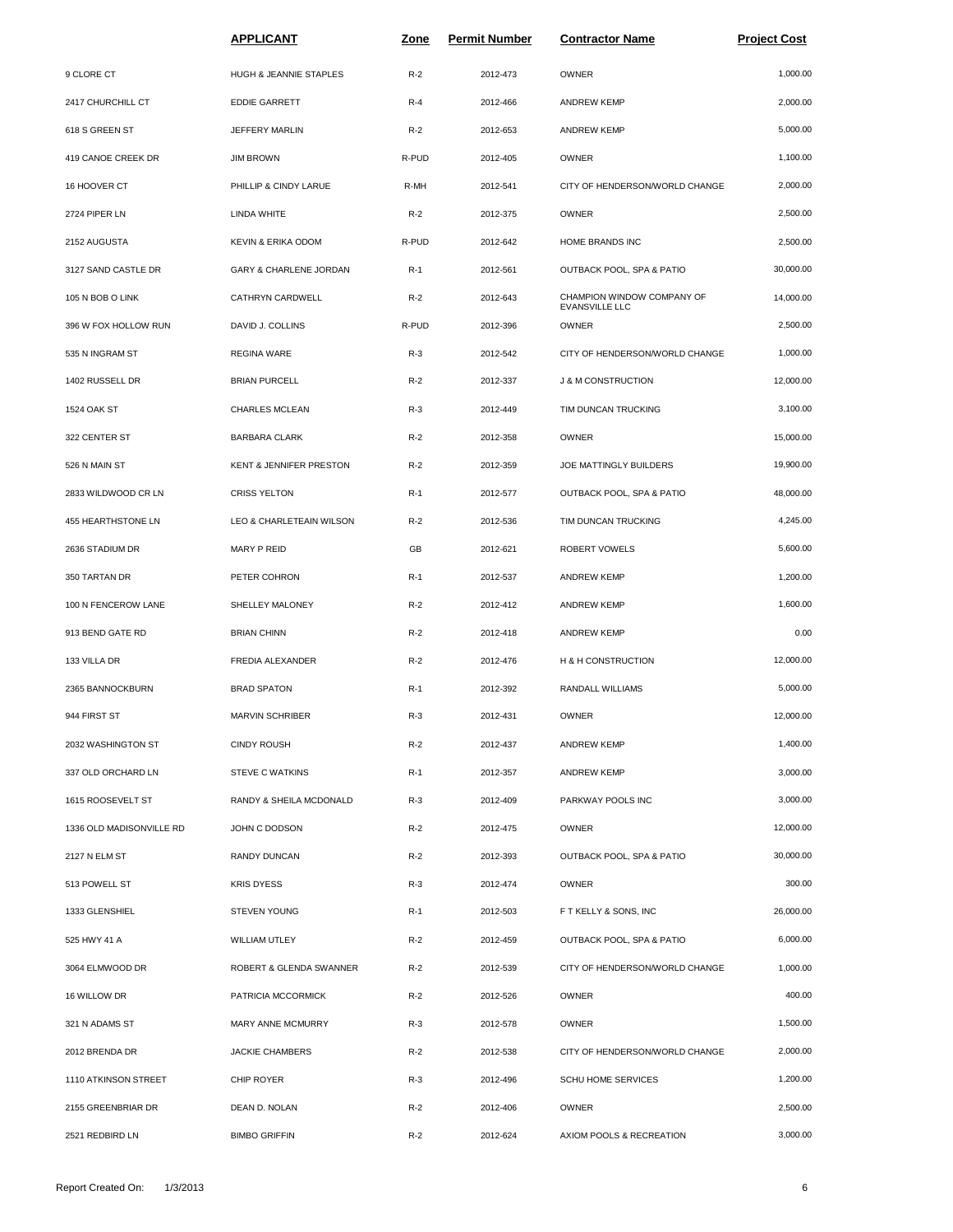|                         | <b>APPLICANT</b>                | Zone  | <b>Permit Number</b> | <b>Contractor Name</b>         | <b>Project Cost</b> |
|-------------------------|---------------------------------|-------|----------------------|--------------------------------|---------------------|
| 2497 DEER LN            | STEVE & PAM GARNER              | $R-1$ | 2012-626             | OUTBACK POOL, SPA & PATIO      | 32,000.00           |
| 2668 STONEGATE DR       | <b>JACK E RICHARDS</b>          | $R-2$ | 2012-443             | OWNER                          | 10,000.00           |
| 1133 S MAIN ST          | DR R MADDELA                    | $R-2$ | 2012-444             | <b>OWNER</b>                   | 15,000.00           |
| 242 E FOX HOLLOW RUN    | BARBARA NALL                    | R-PUD | 2012-445             | <b>ANDREW KEMP</b>             | 1,200.00            |
| 1210 S ALVES ST         | <b>WILLIAM MCDONALD</b>         | $R-2$ | 2012-434             | OUTBACK POOL, SPA & PATIO      | 25,000.00           |
| 2612 IRISH IVY LANE     | <b>SHANNON &amp; TONY GIBBS</b> | $R-2$ | 2012-524             | OASIS BACKYARD POOLS           | 4,300.00            |
| 806 MILL STREET         | PAT HEATHERLY                   | $R-3$ | 2012-573             | OWNER                          | 300.00              |
| 951 BELLEWOOD DR        | <b>JIM &amp; CHERRY LILES</b>   | R-PUD | 2012-389             | LOGAN & LOGAN                  | 35,000.00           |
| 2758 SUNRISE CT         | RUSSELL LEMON                   | $R-2$ | 2012-425             | <b>OWNER</b>                   | 2,000.00            |
| 137 S JULIA ST          | ANNA BOYD                       | $R-3$ | 2012-544             | CITY OF HENDERSON/WORLD CHANGE | 1,000.00            |
| 615 CHERRY ST           | <b>WILLIAM R PUGH</b>           | $R-2$ | 2012-515             | AXIOM POOLS & RECREATION       | 700.00              |
| 335 CHIMNEY HILL LN     | DON & KAREN DOSSETT             | $R-2$ | 2012-545             | <b>ANDREW KEMP</b>             | 1,500.00            |
| 2201 SUTTON DR          | RICHARD WELDEN                  | $R-2$ | 2012-581             | <b>OWNER</b>                   | 700.00              |
| 8047 HARPETH GLEN TRACE | JIMMY JOHNSON                   | $R-2$ | 2012-489             | <b>OWNER</b>                   | 4,500.00            |
| 2360 DUNDEE DR          | <b>ALLEN BERRY</b>              | $R-1$ | 2012-394             | OWNER                          | 1,400.00            |
| 259 E FOX HOLLOW RUN    | <b>MELINDA BAKER</b>            | R-PUD | 2012-422             | <b>OWNER</b>                   | 3,000.00            |
| 2300 ZION RD            | NEIL FLOYD                      | $R-2$ | 2012-428             | <b>OWNER</b>                   | 2,200.00            |
|                         |                                 |       |                      |                                |                     |

## **SINGLE FAMILY ADDITION**

Count: 17

| 1410 PORTER DR      | <b>CLETUS DUNCAN</b>               | $R-2$ | 2012-592 | J & B HOMES                                         | 2.500.00  |
|---------------------|------------------------------------|-------|----------|-----------------------------------------------------|-----------|
| 474 GLOVER DR       | ROSALIE VOWELS                     | $R-2$ | 2012-502 | OWNER                                               | 2,700.00  |
| 1339 S MAIN ST      | DEBBIE DOUGLAS                     | $R-2$ | 2012-601 | <b>EXCELLENT PAINTING</b>                           | 3,000.00  |
| 2110 LOCUST DR      | <b>WILLIAM &amp; SINDY NEWMAN</b>  | $R-2$ | 2012-582 | OWNER                                               | 23,000.00 |
| 730 N MAIN ST       | <b>J R HIGGINSON</b>               | $R-1$ | 2012-435 | <b>OWNER</b>                                        | 7,000.00  |
| 7989 CHADWICK LANE  | FRED & TINA PAFF                   | $R-1$ | 2012-641 | <b>MIKE HANES</b>                                   | 12,000.00 |
| 2507 HEATHER LN     | PHIL & NANCY GIBSON                | $R-2$ | 2012-598 | STONE CONSTRUCTION CO.                              | 60,000.00 |
| 203 KERRY LN        | CHRISTIE & MATT MOORE              | $R-1$ | 2012-628 | OWNER                                               | 6,000.00  |
| 2640 STADIUM DR     | <b>CHARLES ROYSTER</b>             | GB    | 2012-633 | CHAMPION WINDOW COMPANY OF<br><b>EVANSVILLE LLC</b> | 15,000.00 |
| 462 CHIMNEY HILL LN | <b>ARNOLD WILSON</b>               | $R-2$ | 2012-514 | L N G BUILDERS                                      | 5,000.00  |
| 2330 US 60 E        | <b>CRAIG FRUIT</b>                 | $R-1$ | 2012-594 | OWNER                                               | 9,000.00  |
| 2646 STADIUM DR     | CAROLYN ROWLEY                     | GB    | 2012-508 | CHAMPION WINDOW COMPANY OF<br><b>EVANSVILLE LLC</b> | 16,000.00 |
| 321 N ADAMS ST      | <b>MARY ANNE MCMURRAY</b>          | $R-3$ | 2012-493 | <b>OWNER</b>                                        | 2,500.00  |
| 2115 SUTTON DR      | MAC A FULLER                       | $R-2$ | 2012-499 | OWNER/OCCUPANT                                      | 1,300.00  |
| 609 MARYWOOD DR     | JOHN ADAMS                         | $R-2$ | 2012-388 | 4 J'S                                               | 26,500.00 |
| 1013 CREEKSIDE CT   | <b>RANDY &amp; KIM MURPHY</b>      | R-PUD | 2012-652 | ADAMS CONSTRUCTION                                  | 60,000.00 |
| 1918 COUNTRY DR     | <b>BOBBY &amp; SHIRLEY NEBLETT</b> | $R-2$ | 2012-565 | NELSON HOME IMPROVEMENTS                            | 14,000.00 |
|                     |                                    |       |          |                                                     |           |

### **SINGLE FAMILY DEMOLITION**

Count: 21

35 S HOLLOWAY THOMAS & JOAN LISEMBEE R-3 2012-659 HUGH STONE & SONS CONSTRUCTION 2,250.00 0.00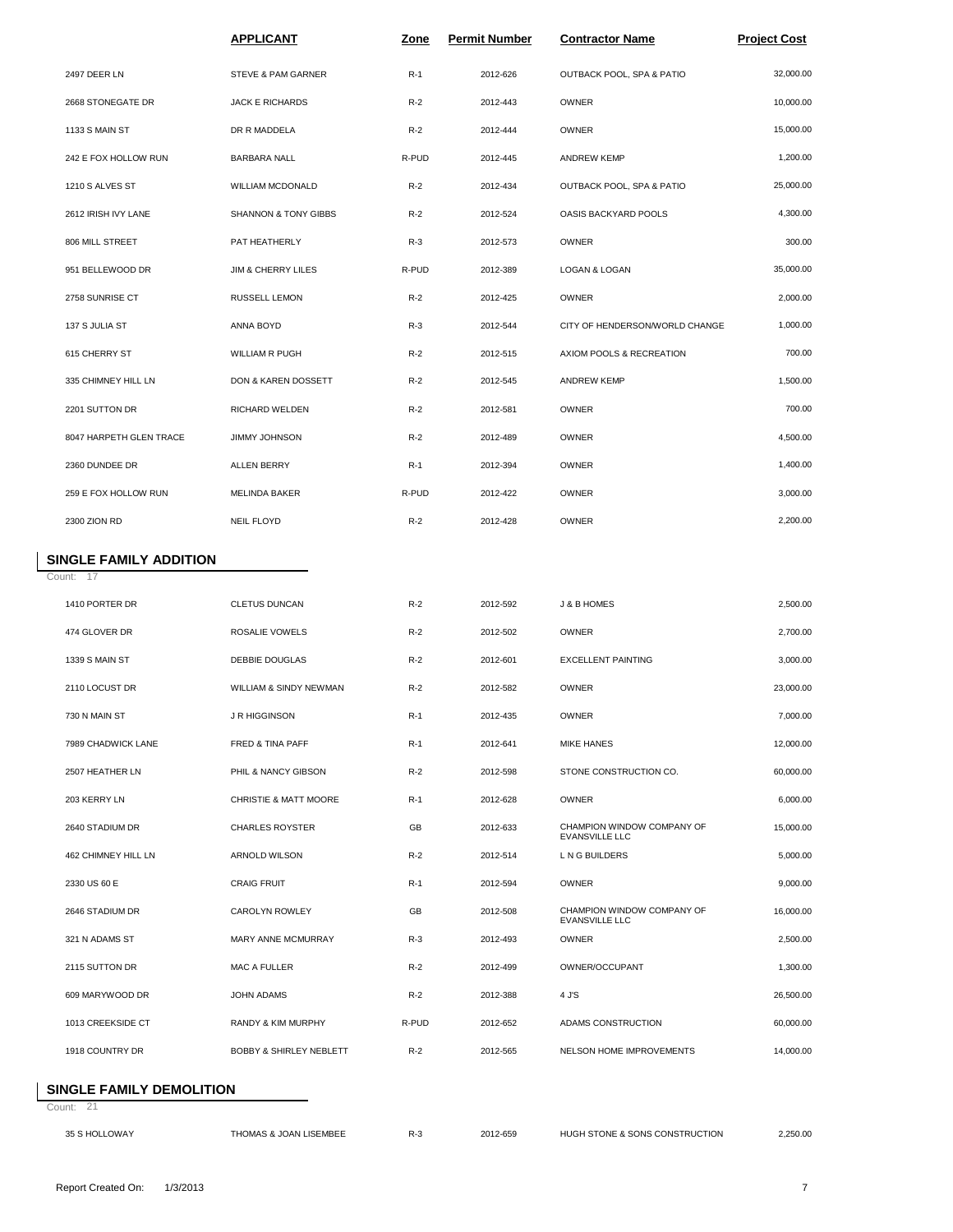|                                      | <b>APPLICANT</b>                  | <u>Zone</u> | <b>Permit Number</b> | <b>Contractor Name</b>           | <b>Project Cost</b> |
|--------------------------------------|-----------------------------------|-------------|----------------------|----------------------------------|---------------------|
| 2497 DEER LN                         | MARY & GENE R MILLER              | $R-1$       | 2012-584             | HAZEX CONSTRUCTION               | 15,000.00           |
| 2941 NORTHRIDGE PATH                 | STEVEN SCHARINE                   | $R-2$       | 2012-575             | OWNER                            | 100.00              |
| 1516 LOEB ST                         | RICK CRADDOCK                     | $R-3$       | 2012-334             | OWNER                            | 0.00                |
| 923 SECOND ST                        | <b>HARVEY ERSHIG</b>              | GB          | 2012-666             | OWNER                            | 2,000.00            |
| 732 FIFTH ST                         | <b>MARK BOWLING</b>               | $R-3$       | 2012-567             | M. BOWLING, INC.                 | 2,640.00            |
| 329 N ALVASIA ST                     | <b>MAW RENTAL</b>                 | GB          | 2012-365             | OWNER                            | 3,000.00            |
| 825 SECOND ST                        | KIMBER HEDDENS JR                 | GB          | 2012-662             | B & B HAULING & EXCAVATING, INC. | 5,000.00            |
| 1102 ATKINSON ST                     | <b>TIM MIDGETT</b>                | $R-3$       | 2012-657             | OWNER                            | 200.00              |
| 108 SOUTH ELM ST                     | <b>CASS WILSON</b>                | $R-2$       | 2012-648             | HAZEX CONSTRUCTION               | 12,000.00           |
| 1528 OBYRNE ST                       | AVA OLEAN HATFIELD % DON HATFIELD | GB          | 2012-574             | M. BOWLING, INC.                 | 1,410.00            |
| 243 S INGRAM ST                      | <b>HARVEY G ERSHIG</b>            | $R-3$       | 2012-374             | OWNER                            | 1,500.00            |
| 48 SPRING GARDEN RD                  | <b>KIP PRIEST</b>                 | $R-2$       | 2012-369             | HMS HOME MAINTENANCE SERVICE     | 4,500.00            |
| 1508 CLAY ST                         | MALCOLM BERRY                     | $R-3$       | 2012-344             | OWNER                            | 1,000.00            |
| 349 ELK AVENUE                       | HAZEX CONSTRUCTION                | $R-2$       | 2012-551             | HAZEX CONSTRUCTION               | 2,725.00            |
| 2048 OLD MADISONVILLE RD             | FONDA TAYLOR                      | $R-2$       | 2011-324             | <b>CARMEN SCOTT</b>              | 3,000.00            |
| 234 S ALVASIA                        | LEONARD JOHNSON                   | $R-3$       | 2012-608             | HUGH STONE & SONS CONSTRUCTIONS  | 2,500.00            |
| 419 HARDING AVE                      | ROBERT CORNBLEET                  | HC          | 2012-471             | OWNER                            | 5,000.00            |
| 1234 POWELL ST                       | <b>RICKY BRADEN</b>               | $R-3$       | 2012-456             | <b>FREDERICK E NELLIS</b>        | 1,200.00            |
| 2205 WENTWORTH                       | MARK GLOVER                       | $R-2$       | 2012-457             | A.V.P. INC.                      | 5,000.00            |
| 30 S INGRAM ST                       | <b>KATHY GISH</b>                 | $R-3$       | 2012-458             | HAZEX CONSTRUCTION               | 5,600.00            |
| <b>SINGLE FAMILY NEW</b><br>Count: 9 |                                   |             |                      |                                  |                     |
| 3107 COPPER CREEK DRIVE              | BRIAN D & KRISTY SHELTON          | $R-2$       | 2012-364             | <b>BRIAN SHELTON</b>             | 233,000.00          |
| 501 HICKORY WOOD DR                  | JONATHAN R DIXON                  | $R-2$       | 2012-411             | <b>OWNER</b>                     | 350,000.00          |
| 234 S ALVASIA ST                     | LEONARD JOHNSON                   | $R-3$       | 2012-614             | HUGH STONE & SONS CONSTRUCTIONS  | 69,500.00           |
| 2497 DEER LN                         | STEVE & PAM GARNER                | $R-1$       | 2012-589             | JOE MATTINGLY BUILDERS           | 291,000.00          |
| 1483 ARROW WAY                       | MARK & STEPHANIE STONE            | R-PUD       | 2012-607             | HUGH STONE & SONS CONSTRUCTIONS  | 120,000.00          |
| 1487 ARROW WAY                       | DAN FRITTS PROP. INC              | R-PUD       | 2012-585             | OWNER                            | 100,000.00          |
| 3225 SAND CASTLE DR                  | SANDY BURNETTE                    | $R-2$       | 2012-563             | PARKER CUSTOM HOMES              | 205,000.00          |
| 1129 WASHINGTON ST                   | HENDERSON COUNTY SCHOOLS          | $R-3$       | 2012-381             | OWNER                            | 65,000.00           |
| 3127 SAND CASTLE                     | GARY & CHARLENE JORDAN            | $R-1$       | 2012-442             | HUGH STONE & SONS CONSTRUCTIONS  | 179,000.00          |
| <b>SINGLE FAMILY REMODEL</b>         |                                   |             |                      |                                  |                     |
| Count: 13                            |                                   |             |                      |                                  |                     |
| 4440 ATICULOON OT                    | $Q$ UD DOVED                      |             | 0.010<br>$\sqrt{2}$  | COULLIONE CEDUCES                | 1.0000              |

| 1110 ATKINSON ST   | <b>CHIP ROYER</b>      | $R-3$ | 2012-433 | <b>SCHU HOME SERVICES</b>  | 1,800.00  |
|--------------------|------------------------|-------|----------|----------------------------|-----------|
| 426 CENTER ST      | <b>SUSAN THOMPSON</b>  | $R-3$ | 2012-512 | TRI-STATE CONTRACTING, LLC | 17,000.00 |
| 1609 WASHINGTON ST | <b>FRANKLIN FARLEY</b> | $R-3$ | 2012-461 | OWNER                      | 1,000.00  |
| 1314 YOUNG ST      | <b>CLIFFORD HARGIS</b> | $R-3$ | 2012-465 | OWNER                      | 1,500.00  |
| 221 7TH ST         | <b>BRANDON LONG</b>    | $R-2$ | 2012-604 | DAVID SHELTON HOME, LLC    | 20,000.00 |
| 930 MILLCREEK DR   | PATRICIA PARRILLAS     | R-PUD | 2012-407 | OWNER                      | 600.00    |